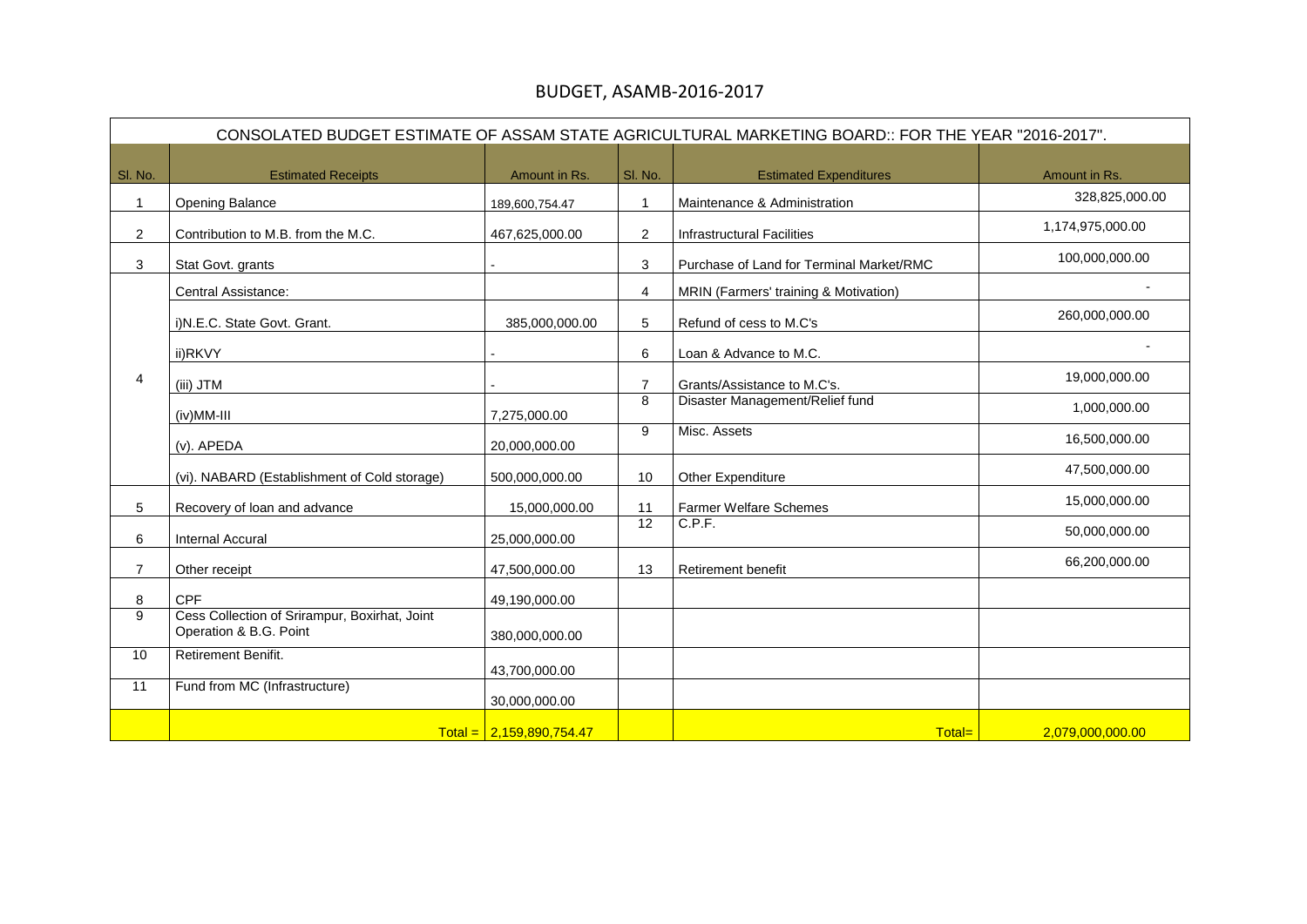|                | ABSTRACT OF THE ESTIMATED RECEIPT OF THE ASSAM STATE AGRICULTURAL MARKETING BOARD:: FOR THE YEAR '2016-2017". |                                                      |                                                    |                                          |                                                                         |                |                                                             |                |  |
|----------------|---------------------------------------------------------------------------------------------------------------|------------------------------------------------------|----------------------------------------------------|------------------------------------------|-------------------------------------------------------------------------|----------------|-------------------------------------------------------------|----------------|--|
| SI. No.        | <b>Source of Received</b>                                                                                     | Actual amount<br>received during<br>the year 2014-15 | <b>Budget provision</b><br>for the year<br>2015-16 | Amount<br>received up to<br>31st Jan'16' | Anticipated<br>received during<br>the month of<br>Feb'16 &<br>March, 16 | Total $(5+6)$  | <b>Estimated received</b><br>during the year<br>"2016-2017" | <b>Remarks</b> |  |
| 1              | 2                                                                                                             | 3                                                    | 4                                                  | 5                                        | 6                                                                       | $\overline{7}$ | 8                                                           | 9 <sup>°</sup> |  |
|                | <b>Opening Balance</b>                                                                                        | 187,662,361.76                                       | 96,602,108.14                                      | 94,992,920.57                            | $\sim$                                                                  | 94,992,920.57  | 189,600,754.47                                              |                |  |
|                | Grants in aid/Assistance of State Govt.                                                                       |                                                      |                                                    |                                          |                                                                         |                |                                                             |                |  |
|                | (A) Maintenance of Staff of Admn.                                                                             |                                                      |                                                    |                                          |                                                                         |                |                                                             |                |  |
|                | (I) Market Board                                                                                              |                                                      |                                                    |                                          |                                                                         |                |                                                             |                |  |
| 2              | (ii) Market Committee                                                                                         |                                                      |                                                    |                                          |                                                                         |                |                                                             |                |  |
|                | (B) Infrastructure Facilities                                                                                 |                                                      |                                                    |                                          |                                                                         |                |                                                             |                |  |
|                | (I) Market Board                                                                                              |                                                      |                                                    |                                          |                                                                         |                |                                                             |                |  |
|                | (ii) Market Committee                                                                                         |                                                      |                                                    |                                          |                                                                         |                |                                                             |                |  |
|                | Central Assistance for Development of Market                                                                  |                                                      |                                                    |                                          |                                                                         |                |                                                             |                |  |
|                | (i)RKVY Infrastructural development of RMC                                                                    |                                                      | 500,000,000.00                                     |                                          |                                                                         | $\sim$         |                                                             |                |  |
|                | (ii) MRIN                                                                                                     |                                                      |                                                    |                                          |                                                                         | $\sim$         |                                                             |                |  |
|                | (iii)MM-III                                                                                                   |                                                      | 7,275,000.00                                       | $\sim$                                   | $\sim$                                                                  | $\sim$         | 7,275,000.00                                                |                |  |
| 3              | (iv)NEC/ Govt. of Assam                                                                                       |                                                      | 184,365,000.00                                     |                                          | 2,900,000.00                                                            | 2,900,000.00   | 385,000,000.00                                              |                |  |
|                | $(V)$ J $TM$                                                                                                  |                                                      |                                                    |                                          |                                                                         |                |                                                             |                |  |
|                | vi ) APEDA                                                                                                    | 40,000,000.00                                        | 40,000,000.00                                      |                                          | 20,000,000.00                                                           | 20,000,000.00  | 20,000,000.00                                               |                |  |
|                | vii) NIAM                                                                                                     |                                                      |                                                    |                                          |                                                                         | $\sim$         |                                                             |                |  |
|                | viii) NABARD (Establishment of Cold storage)                                                                  |                                                      | 200,000,000.00                                     |                                          |                                                                         |                | 500,000,000.00                                              |                |  |
|                | <b>Contribution to ASAMB</b>                                                                                  |                                                      |                                                    |                                          |                                                                         | $\sim$         |                                                             |                |  |
| $\overline{4}$ | <b>Boharihat Market Committee</b>                                                                             | 201,182.00                                           | 4,750,000.00                                       | 62,529.00                                | $\sim$                                                                  | 62,529.00      | 5,500,000.00                                                |                |  |
|                | Bongaigaon D.R.M.C                                                                                            | 2,505,729.00                                         | 10,000,000.00                                      | 2,679,392.00                             | $\sim$                                                                  | 2,679,392.00   | 12,000,000.00                                               |                |  |
|                | $Total =$                                                                                                     | 230,369,272.76                                       | 042,992,108.14 97,734,841.57                       |                                          | 22,900,000.00                                                           | 120,634,841.57 | 1,119,375,754.47                                            |                |  |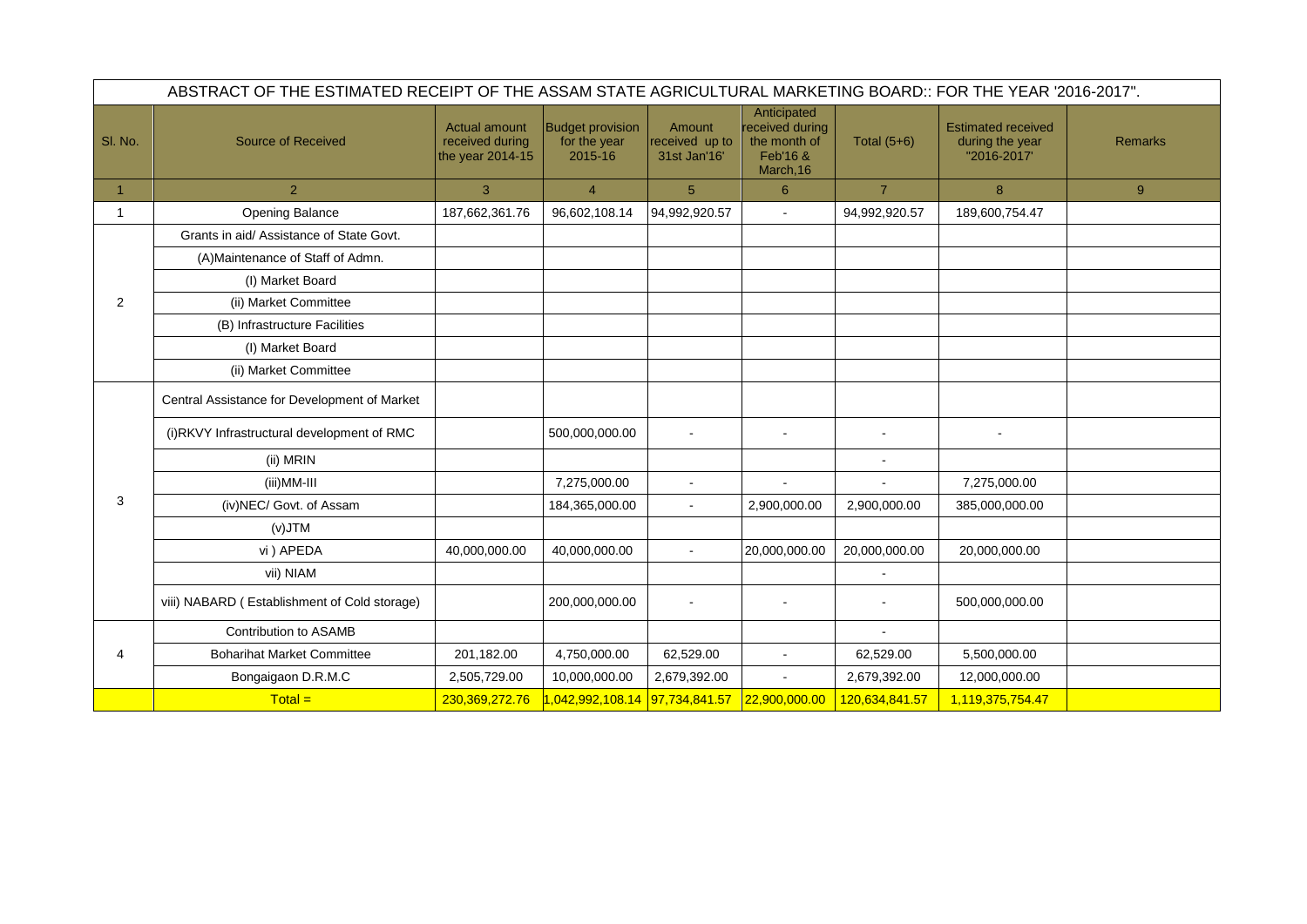|         | ABSTRACT OF THE ESTIMATED RECEIPT OF THE ASSAM STATE AGRICULTURAL MARKETING BOARD:: FOR THE YEAR '2016-2017". |                                                             |                                                     |                                          |                                                                   |                |                                                             |                |
|---------|---------------------------------------------------------------------------------------------------------------|-------------------------------------------------------------|-----------------------------------------------------|------------------------------------------|-------------------------------------------------------------------|----------------|-------------------------------------------------------------|----------------|
| SI. No. | <b>Source of Received</b>                                                                                     | <b>Actual amount</b><br>received during the<br>year 2014-15 | <b>Budget provision</b><br>for the year 2015-<br>16 | Amount<br>received up to<br>31st Jan'16' | Anticipated received during<br>the month of Feb'16 &<br>March, 16 | Total $(5+6)$  | <b>Estimated received</b><br>during the year<br>"2016-2017' | <b>Remarks</b> |
|         | 2                                                                                                             | 3                                                           | $\boldsymbol{\varLambda}$                           | 5                                        | $6^{\circ}$                                                       |                | 8                                                           | 9              |
|         | Cachar D.R.M.C                                                                                                | 10,700,002.00                                               | 15,750,000.00                                       | 502,593.00                               |                                                                   | 502,593.00     | 22,500,000.00                                               |                |
|         | Darrang Dist. R.M.C                                                                                           | 3,414,159.00                                                | 18,500,000.00                                       | 331,012.00                               |                                                                   | 331,012.00     | 26,950,000.00                                               |                |
|         | Dhemaji Dist. R.M.C                                                                                           | 520,391.00                                                  | 3,750,000.00                                        | 422,888.00                               |                                                                   | 422,888.00     | 4,150,000.00                                                |                |
|         | <b>Dhing Market Committee</b>                                                                                 | 5,793,021.00                                                | 12,250,000.00                                       | 1,776,478.00                             |                                                                   | 1,776,478.00   | 19,800,000.00                                               |                |
|         | Dhubri Dist. R.M.C                                                                                            |                                                             | 10,000,000.00                                       |                                          |                                                                   |                | 28,950,000.00                                               |                |
|         | Dibrugarh D.R.M.C                                                                                             | 4,267,527.00                                                | 4,500,000.00                                        | 2,506,887.00                             |                                                                   | 2,506,887.00   | 6,125,000.00                                                |                |
|         | G.S.M.C                                                                                                       |                                                             | 140,000,000.00                                      | 222,772,555.00                           | 2,000,000.00                                                      | 224,772,555.00 | 150,000,000.00                                              |                |
|         | Goalpara D.R.M.C                                                                                              | 987,411.00                                                  | 6,250,000.00                                        |                                          |                                                                   |                | 8,000,000.00                                                |                |
|         | <b>Golaghat Market Committee</b>                                                                              | 1,130,010.00                                                | 8,250,000.00                                        |                                          |                                                                   |                | 9,000,000.00                                                |                |
|         | Hailakandi D.R.M.C                                                                                            |                                                             | 2,500,000.00                                        | 332,768.00                               | $\overline{\phantom{a}}$                                          | 332,768.00     | 9,500,000.00                                                |                |
|         | <b>Howly Market Committee</b>                                                                                 | 4,204,131.00                                                | 15,000,000.00                                       |                                          | $\blacksquare$                                                    |                | 18,000,000.00                                               |                |
|         | Jorhat Dist. R.M.C                                                                                            |                                                             | 24,000,000.00                                       | 63,824,868.00                            |                                                                   | 63,824,868.00  | 30,000,000.00                                               |                |
|         | Kokrajhar D.R.M.C                                                                                             | 71,992.00                                                   | 4,250,000.00                                        | 497,769.00                               |                                                                   | 497,769.00     | 5,000,000.00                                                |                |
|         | Karimganj D.R.M.C                                                                                             | 1,922,057.00                                                | 6,000,000.00                                        |                                          |                                                                   |                | 9,500,000.00                                                |                |
|         | Lanka Market Committee                                                                                        |                                                             | 18,750,000.00                                       | 5,832,806.00                             |                                                                   | 5,832,806.00   | 24,050,000.00                                               |                |
|         | Morigaon D.R.M.C                                                                                              |                                                             | 13,750,000.00                                       | 14,321,173.00                            |                                                                   | 14,321,173.00  | 20,500,000.00                                               |                |
|         | Nalbari D.R.M.C                                                                                               | 3,538,674.00                                                | 9,500,000.00                                        | 3,485,755.00                             |                                                                   | 3,485,755.00   | 11,100,000.00                                               |                |
|         | North Lakhimpur Market<br>Committee                                                                           | 3,548,929.00                                                | 5,475,000.00                                        | 1,597,383.00                             |                                                                   | 1,597,383.00   | 7,250,000.00                                                |                |
|         | Rangia Sub-Div.R.M.C                                                                                          | 4,906,312.00                                                | 5,000,000.00                                        | 1,223,437.00                             |                                                                   | 1,223,437.00   | 6,750,000.00                                                |                |
|         | Sivasagar D.R.M.C                                                                                             | 2,534,386.00                                                | 2,000,000.00                                        |                                          | $\overline{\phantom{a}}$                                          |                | 5,000,000.00                                                |                |
|         | Sonitpur Dist.R.M.C                                                                                           | 12,337,186.00                                               | 14,000,000.00                                       | 10,744,451.00                            |                                                                   | 10,744,451.00  | 14,500,000.00                                               |                |
|         | Tinsukia D.R.M.C                                                                                              | 26,201,232.00                                               | 11,000,000.00                                       | 6,765,588.00                             |                                                                   | 6,765,588.00   | 13,500,000.00                                               |                |
|         | <b>Total</b>                                                                                                  | 316,446,692.76                                              | 1,393,467,108.14                                    | 434,673,252.57                           | 24,900,000.00                                                     | 459,573,252.57 | 1,569,500,754.47                                            |                |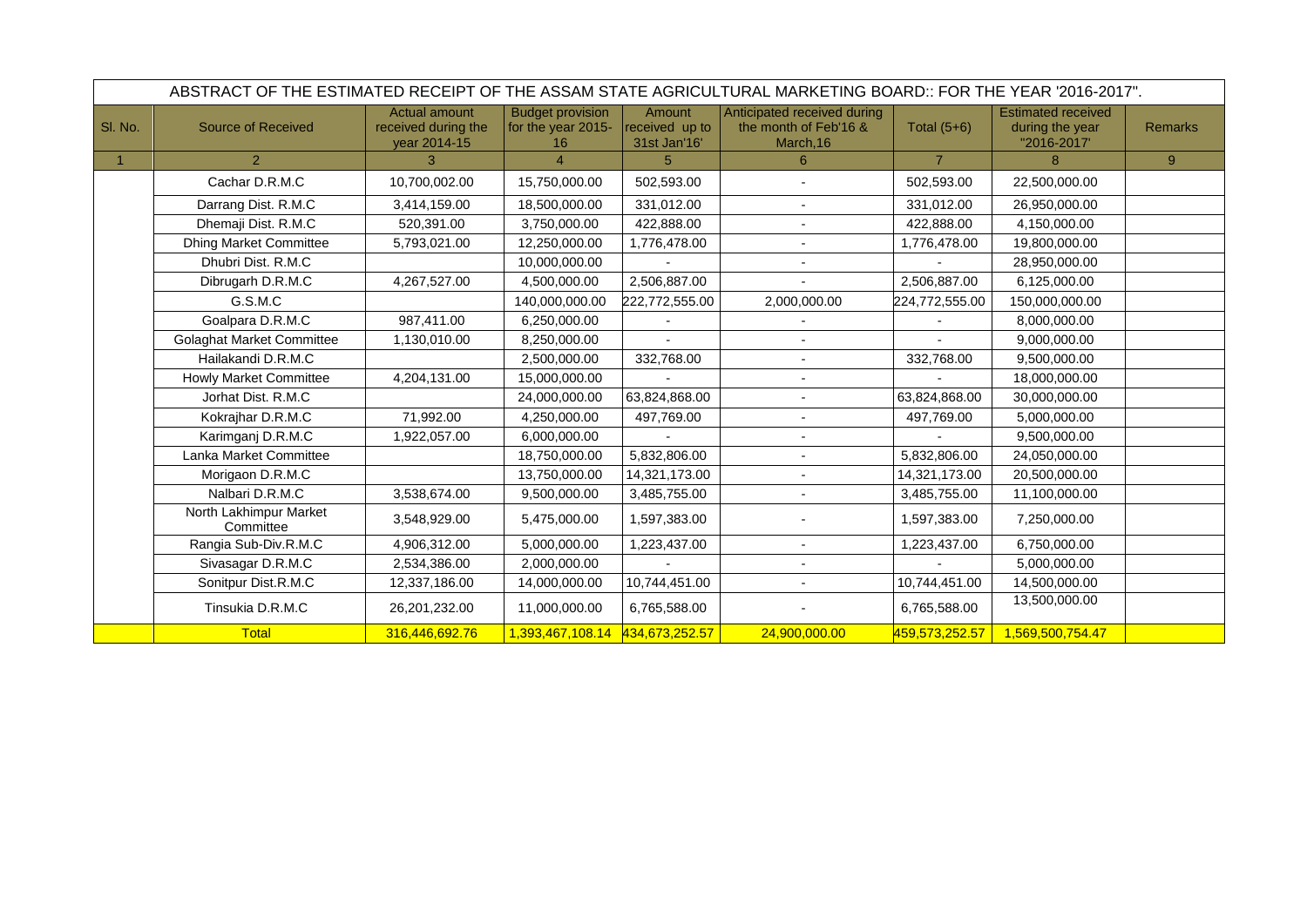|         | ABSTRACT OF THE ESTIMATED RECEIPT OF THE ASSAM STATE AGRICULTURAL MARKETING BOARD: FOR THE YEAR '2016-2017". |                                                             |                                                     |                                          |                                                                   |                |                                                             |                |
|---------|--------------------------------------------------------------------------------------------------------------|-------------------------------------------------------------|-----------------------------------------------------|------------------------------------------|-------------------------------------------------------------------|----------------|-------------------------------------------------------------|----------------|
| SI. No. | <b>Source of Received</b>                                                                                    | <b>Actual amount</b><br>received during the<br>year 2014-15 | <b>Budget provision</b><br>for the year 2015-<br>16 | Amount<br>received up to<br>31st Jan'16' | Anticipated received<br>during the month of<br>Feb'16 & March, 16 | Total $(5+6)$  | <b>Estimated received</b><br>during the year<br>"2016-2017' | <b>Remarks</b> |
|         | 2 <sup>1</sup>                                                                                               | 3                                                           | Δ                                                   | 5                                        | 6                                                                 | $\overline{7}$ | 8                                                           | 9 <sup>°</sup> |
|         |                                                                                                              | 316,446,692.76                                              | 1,393,467,108.14                                    | 434,673,252.57                           | 24,900,000.00                                                     | 459,573,252.57 | 1,569,500,754.47                                            |                |
| 5       | <b>Internal Accural</b>                                                                                      | 8,608,270.91                                                | 9,110,000.00                                        | 19,475,503.90                            | 13,100.00                                                         | 19,488,603.90  | 25,000,000.00                                               |                |
| 6       | Other receipt                                                                                                | 13,469,949.00                                               | 47,500,000.00                                       | 17,780,637.00                            | 200,000.00                                                        | 17,980,637.00  | 47,500,000.00                                               |                |
| 7       | C.P.F.                                                                                                       | 17,518,978.00                                               | 42,140,000.00                                       | 31,165,679.00                            | 1,000,000.00                                                      | 32,165,679.00  | 49,190,000.00                                               |                |
| 8       | Recovery of Loan & Advance.                                                                                  | 7,326,078.00                                                | 15,000,000.00                                       | 1,466,077.00                             | 200,000.00                                                        | 1,666,077.00   | 15,000,000.00                                               |                |
| 9       | Cess Collection of<br>Srirampur/Boxirhat C/g, B.G. point<br>& Joint operation & Paper Mill                   | 231,245,448.00                                              | 380,000,000.00                                      | 239,498,847.00                           | 40,000,000.00                                                     | 279,498,847.00 | 380,000,000.00                                              |                |
|         | Gratuity                                                                                                     |                                                             |                                                     |                                          |                                                                   |                |                                                             |                |
|         | <b>Boharihat Market Committee</b>                                                                            |                                                             | 200,000.00                                          | $\blacksquare$                           |                                                                   | $\blacksquare$ | 200,000.00                                                  |                |
|         | Bongaigaon D.R.M.C                                                                                           |                                                             | 600,000.00                                          |                                          |                                                                   |                | 600,000.00                                                  |                |
|         | Cachar D.R.M.C                                                                                               | 500,000.00                                                  | 400,000.00                                          |                                          |                                                                   |                | 500,000.00                                                  |                |
|         | Darrang Dist. R.M.C                                                                                          | 616,462.00                                                  | 800,000.00                                          |                                          |                                                                   |                | 1,500,000.00                                                |                |
|         | Dhemaji Dist. R.M.C                                                                                          |                                                             | 300,000.00                                          | $\blacksquare$                           |                                                                   |                | 300,000.00                                                  |                |
|         | <b>Dhing Market Committee</b>                                                                                | 500,000.00                                                  | 1,000,000.00                                        |                                          |                                                                   |                | 1,000,000.00                                                |                |
| 10      | Dhubri Dist. R.M.C                                                                                           |                                                             | 1,500,000.00                                        | $\overline{\phantom{a}}$                 |                                                                   |                | 2,000,000.00                                                |                |
|         | Dibrugarh D.R.M.C                                                                                            | 500,000.00                                                  | 150,000.00                                          |                                          |                                                                   |                | 150,000.00                                                  |                |
|         | G.S.M.C                                                                                                      |                                                             | 20,000,000.00                                       | 16,000,000.00                            | 1,000,000.00                                                      | 17,000,000.00  | 20,000,000.00                                               |                |
|         | Goalpara D.R.M.C                                                                                             |                                                             | 850,000.00                                          |                                          |                                                                   |                | 850,000.00                                                  |                |
|         | <b>Golaghat Market Committee</b>                                                                             |                                                             | 1,000,000.00                                        |                                          |                                                                   |                | 300,000.00                                                  |                |
|         | Hailakandi D.R.M.C                                                                                           |                                                             | 500,000.00                                          |                                          |                                                                   |                | 600,000.00                                                  |                |
|         | <b>Howly Market Committee</b>                                                                                | 1,000,000.00                                                | 1,500,000.00                                        |                                          |                                                                   |                | 1,500,000.00                                                |                |
|         | Jorhat Dist. R.M.C                                                                                           |                                                             | 2,500,000.00                                        | $\sim$                                   |                                                                   | $\blacksquare$ | 2,500,000.00                                                |                |
|         |                                                                                                              | 597,731,878.67                                              | 1,918,517,108.14                                    | 760,059,996.47                           | 67,313,100.00                                                     | 827,373,096.47 | 2,118,190,754.47                                            |                |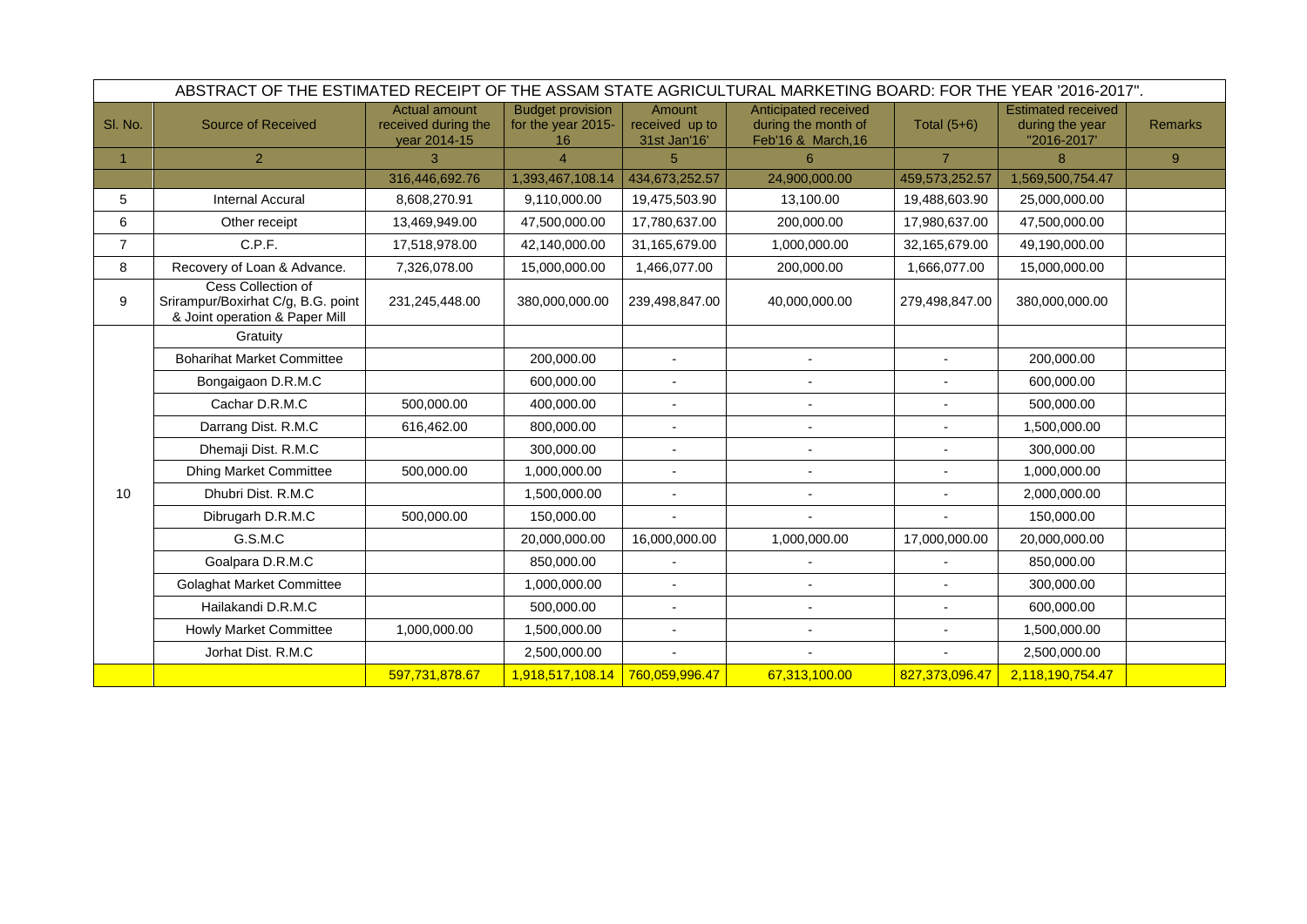|                | ABSTRACT OF THE ESTIMATED RECEIPT OF THE ASSAM STATE AGRICULTURAL MARKETING BOARD: FOR THE YEAR '2016-2017". |                                                             |                                                 |                                                          |                                                                         |                |                                                             |                |
|----------------|--------------------------------------------------------------------------------------------------------------|-------------------------------------------------------------|-------------------------------------------------|----------------------------------------------------------|-------------------------------------------------------------------------|----------------|-------------------------------------------------------------|----------------|
| SI. No.        | <b>Source of Received</b>                                                                                    | <b>Actual amount</b><br>received during<br>the year 2014-15 | <b>Budget provision for</b><br>the year 2015-16 | <b>Amount received</b><br>up to 31 <sup>st</sup> Jan'16' | Anticipated<br>received during<br>the month of<br>Feb'16 &<br>March, 16 | Total $(5+6)$  | <b>Estimated received</b><br>during the year<br>"2016-2017" | <b>Remarks</b> |
| $\overline{1}$ | $\overline{2}$                                                                                               | 3 <sup>1</sup>                                              | $\overline{4}$                                  | $5\overline{)}$                                          | 6                                                                       | $\overline{7}$ | 8                                                           | 9              |
|                |                                                                                                              | 597,731,878.67                                              | 1,918,517,108.14                                | 760,059,996.47                                           | 67,313,100.00                                                           | 827,373,096.47 | 2,118,190,754.47                                            |                |
|                | Kokrajhar D.R.M.C                                                                                            |                                                             | 100,000.00                                      |                                                          | 100,000.00                                                              | 100,000.00     | 100,000.00                                                  |                |
|                | Karimganj D.R.M.C                                                                                            |                                                             | 1,250,000.00                                    |                                                          |                                                                         |                | 1,000,000.00                                                |                |
|                | Lanka Market<br>Committee                                                                                    |                                                             | 1,500,000.00                                    | $\blacksquare$                                           | $\overline{\phantom{a}}$                                                |                | 2,000,000.00                                                |                |
|                | Morigaon D.R.M.C                                                                                             |                                                             | 1,000,000.00                                    | 200,000.00                                               | $\overline{\phantom{a}}$                                                | 200,000.00     | 4,000,000.00                                                |                |
|                | Nalbari D.R.M.C                                                                                              | 200,000.00                                                  | 700,000.00                                      |                                                          |                                                                         |                | 700,000.00                                                  |                |
|                | North Lakhimpur<br><b>Market Committee</b>                                                                   |                                                             | 500,000.00                                      |                                                          |                                                                         |                | 500,000.00                                                  |                |
|                | Rangia Sub-<br>Div.R.M.C                                                                                     | 300,000.00                                                  | 200,000.00                                      | 200,000.00                                               |                                                                         | 200,000.00     | 1,000,000.00                                                |                |
|                | Sivasagar D.R.M.C                                                                                            |                                                             | 300,000.00                                      |                                                          |                                                                         |                | 300,000.00                                                  |                |
|                | Sonitpur Dist.R.M.C                                                                                          | 1,000,000.00                                                | 1,500,000.00                                    |                                                          |                                                                         |                | 1,700,000.00                                                |                |
|                | Tinsukia D.R.M.C                                                                                             | 1,300,000.00                                                | 400,000.00                                      | 200,000.00                                               | 200,000.00                                                              | 400,000.00     | 400,000.00                                                  |                |
| 11             | Fund from GSMC &<br><b>Dhubri DRMC</b><br>.(Infrastructure)                                                  | 38,000,000.00                                               | 30,000,000.00                                   | 34,532,082.00                                            |                                                                         | 34,532,082.00  | 30,000,000.00                                               |                |
|                | Total=                                                                                                       | 638,531,878.67                                              | 1,955,967,108.14                                | 795,192,078.47                                           | 67,613,100.00                                                           | 862,805,178.47 | 2,159,890,754.47                                            |                |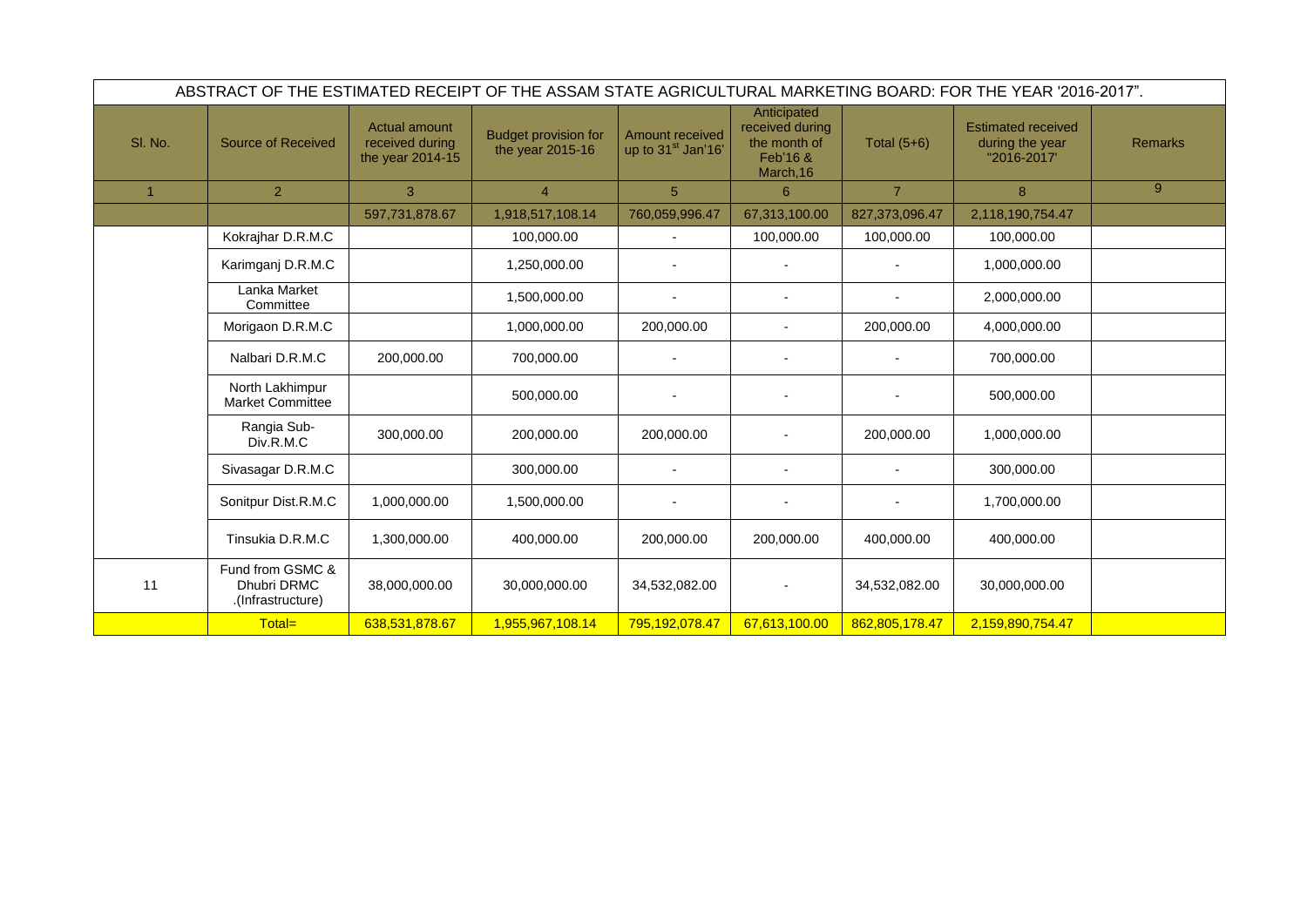|                 | ABSTRACT OF THE ESTIMATED EXPENDITURE OF THE ASSAM STATE AGRICULTURAL MARKETING BOARD FOR THE YEAR '2016-2017' |                                                                   |                                                 |                                             |                                                                              |                    |                                            |                |
|-----------------|----------------------------------------------------------------------------------------------------------------|-------------------------------------------------------------------|-------------------------------------------------|---------------------------------------------|------------------------------------------------------------------------------|--------------------|--------------------------------------------|----------------|
| SI. No.         | <b>Head of Expenditure</b>                                                                                     | <b>Actual</b><br><b>Expenditure</b><br>during the year<br>2014-15 | <b>Budget provision for</b><br>the year 2015-16 | Amount<br>Expenditure up<br>to 31st Jan'16' | Anticipated<br><b>Expenditure during</b><br>the month Feb/16 &<br>March, 16' | <b>Total (5+6)</b> | Budget provision for the<br>year "2016-17" | <b>Remarks</b> |
| $\mathbf{1}$    | $\overline{2}$                                                                                                 | 3                                                                 | $\overline{4}$                                  | 5                                           | 6                                                                            | $\overline{7}$     | 8                                          | 9 <sup>°</sup> |
|                 | Salary                                                                                                         | 71,359,115.00                                                     | 188,558,790.00                                  | 64,661,948.00                               | 30,000,000.00                                                                | 94,661,948.00      | 270,400,000.00                             |                |
| $2^{\circ}$     | Wages                                                                                                          | ,258,090.00                                                       | 2,000,000.00                                    | 940,017.00                                  | 300,000.00                                                                   | 1,240,017.00       | 2,500,000.00                               |                |
| 3               | Travel expenses                                                                                                | ,385,859.00                                                       | 1,600,000.00                                    | 1,435,663.00                                | 150,000.00                                                                   | 1,585,663.00       | 2,200,000.00                               |                |
| 4               | Office Expenses                                                                                                | 4,720,089.00                                                      | 6,500,000.00                                    | 3,463,695.00                                | 2,000,000.00                                                                 | 5,463,695.00       | 12,500,000.00                              |                |
| 5               | Payment of Fee for professional and<br>special service                                                         | 2,463,900.00                                                      | 10,000,000.00                                   | 1,850,607.00                                | 1,000,000.00                                                                 | 2,850,607.00       | 13,000,000.00                              |                |
| 6               | Rent/Rate/Taxes                                                                                                |                                                                   | 100,000.00                                      |                                             | 50,000.00                                                                    | 50,000.00          | 100,000.00                                 |                |
|                 | Publication/ Printing forms etc.                                                                               | 3,871,963.00                                                      | 10,000,000.00                                   | 2,897,400.00                                | 5,000,000.00                                                                 | 7,897,400.00       | 12,500,000.00                              |                |
| 8               | Advertisement/Sales/Publicity<br>Seminar/Exhibition etc.                                                       | 3,143,592.00                                                      | 10,000,000.00                                   | 7,051,232.00                                | 2,000,000.00                                                                 | 9,051,232.00       | 12,500,000.00                              |                |
| 9               | <b>Publication of Monthly</b><br>Magazine/Bulletin/Poster etc.                                                 |                                                                   | 25,000.00                                       |                                             |                                                                              |                    | 25,000.00                                  |                |
| 10 <sub>1</sub> | Misc, Assets                                                                                                   |                                                                   | 7,500,000.00                                    | 50,900.00                                   | 2,000,000.00                                                                 | 2,050,900.00       | 16,500,000.00                              |                |
| 11              | Loan & Advance to Party                                                                                        | 4,953,188.00                                                      |                                                 | 10,961,303.00                               | 10,000,000.00                                                                | 20,961,303.00      |                                            |                |
|                 | Retirement benefit                                                                                             |                                                                   |                                                 |                                             |                                                                              |                    |                                            |                |
|                 | i) Gratuity                                                                                                    | 12,216,110.00                                                     | 30,000,000.00                                   | 3,000,000.00                                | 15,000,000.00                                                                | 18,000,000.00      | 30,000,000.00                              |                |
| 12              | ii) Pension Contribution.                                                                                      | 135,464.00                                                        | 100,000.00                                      | 153,741.00                                  | 5,000.00                                                                     | 158,741.00         | 200,000.00                                 |                |
|                 | iii) Leave encashment                                                                                          | 6,010,145.00                                                      | 20,000,000.00                                   | 3,381,941.00                                | 5,000,000.00                                                                 | 8,381,941.00       | 35,000,000.00                              |                |
|                 | iv) Ex-Gratia to Employee                                                                                      | 50,000.00                                                         | 1,000,000.00                                    | 50,000.00                                   | 1,000,000.00                                                                 | 1,050,000.00       | 1,000,000.00                               |                |
| 13              | C.P.F. Contribution                                                                                            | 36,381,542.00                                                     | 50,000,000.00                                   | 34,743,695.00                               | 8,000,000.00                                                                 | 42,743,695.00      | 50,000,000.00                              |                |
| 14              | Remuneration & Sitting Fees.                                                                                   |                                                                   | 650,000.00                                      | 750.00                                      |                                                                              | 750.00             | 700,000.00                                 |                |
| 15              | Training of officer and Staff within &<br>outside State including study tour.                                  |                                                                   | 1,200,000.00                                    |                                             | 100,000.00                                                                   | 100,000.00         | 1,200,000.00                               |                |
| 16              | Re-imbursement of medical expenses<br>(as per Medical Attendance Rule)                                         |                                                                   | 1,200,000.00                                    |                                             | 100,000.00                                                                   | 100,000.00         | 1,200,000.00                               |                |
| 17              | Grants aid to M.C's from M.B.<br>Assistance                                                                    | 10,847,387.00                                                     | 22,000,000.00                                   | 4,846,174.00                                | 1,000,000.00                                                                 | 5,846,174.00       | 19,000,000.00                              |                |
| 18              | (I) Infrastructural facilities to be provided<br>from A D F                                                    | 46,173,344.00                                                     | 125,000,000.00                                  | 53,389,951.00                               | 25,000,000.00                                                                | 78,389,951.00      | 200,000,000.00                             |                |
|                 | (ii) Major work in Market yard from<br>Central Assistance(MM-III)                                              | 727,462.00                                                        | 7,275,000.00                                    | $\blacksquare$                              |                                                                              |                    | 7,275,000.00                               |                |
|                 | (iii) Major and Minor works of ASAMB                                                                           |                                                                   | 5,500,000.00                                    | 2,409,025.00                                | 2,000,000.00                                                                 | 4,409,025.00       | 6,500,000.00                               |                |
|                 | Total=                                                                                                         | 205,697,250.00                                                    | 500,208,790.00                                  | 195,288,042.00                              | 109,705,000.00                                                               | 304,993,042.00     | 694,300,000.00                             |                |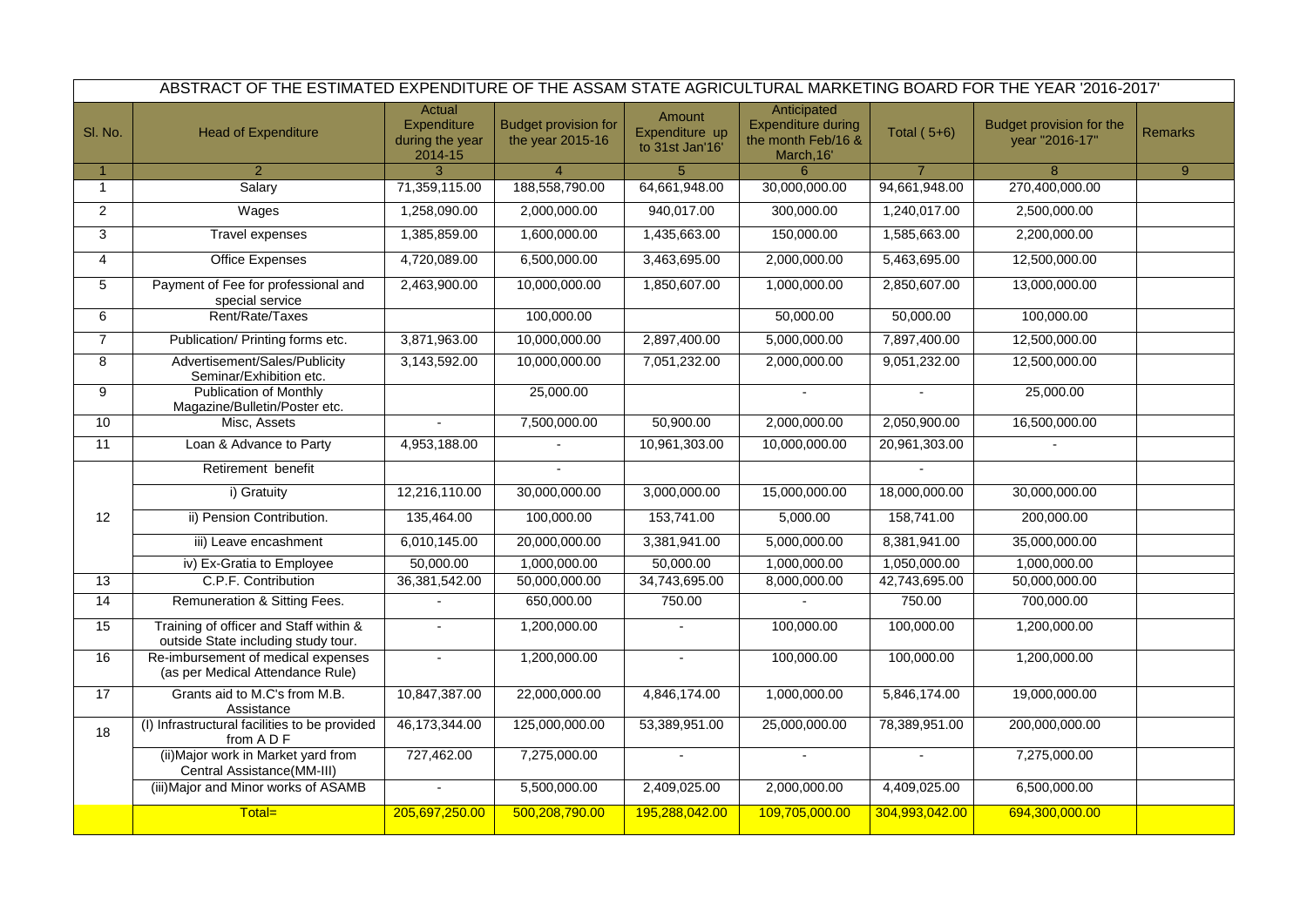|              | ABSTRACT OF THE ESTIMATED EXPENDITURE OF THE ASSAM STATE AGRICULTURAL MARKETING BOARD FOR THE YEAR '2016-2017'                                                                |                                                            |                                                     |                                             |                                                                              |                |                                            |                |
|--------------|-------------------------------------------------------------------------------------------------------------------------------------------------------------------------------|------------------------------------------------------------|-----------------------------------------------------|---------------------------------------------|------------------------------------------------------------------------------|----------------|--------------------------------------------|----------------|
| SI. No.      | <b>Head of Expenditure</b>                                                                                                                                                    | Actual<br><b>Expenditure</b><br>during the year<br>2014-15 | <b>Budget provision</b><br>for the year 2015-<br>16 | Amount<br>Expenditure up<br>to 31st Jan'16' | Anticipated<br><b>Expenditure during</b><br>the month Feb/16 &<br>March, 16' | Total $(5+6)$  | Budget provision for the<br>year "2016-17" | <b>Remarks</b> |
| $\mathbf{1}$ | $\overline{2}$                                                                                                                                                                | 3                                                          | $\overline{4}$                                      | 5 <sup>5</sup>                              | 6                                                                            | $\overline{7}$ | 8                                          | 9              |
|              |                                                                                                                                                                               | 205,697,250.00                                             | 500,208,790.00                                      | 195,288,042.00                              | 109,705,000.00                                                               | 304,993,042.00 | 694,300,000.00                             |                |
|              | a) N.E.C. (Cold storage at Jorhat,<br>Establishment of Fruits & Vegetable<br>whole sale market at Pamohi).                                                                    | 3,949,322.00                                               | 184,365,000.00                                      | 1,912,800.00                                | 5,000,000.00                                                                 | 6,912,800.00   | 385,000,000.00                             |                |
|              | (i)RKVY (Infrastructural development of<br>RMC)                                                                                                                               |                                                            | 200,000,000.00                                      |                                             |                                                                              |                |                                            |                |
|              | ii) MRIN (Farmers' Training & Motivation<br>Scheme)                                                                                                                           | 1,000,000.00                                               |                                                     |                                             |                                                                              |                |                                            |                |
|              | iii) JTM                                                                                                                                                                      |                                                            |                                                     |                                             |                                                                              | $\blacksquare$ | $\blacksquare$                             |                |
|              | iii) Development of Regulated markets<br>(i) Dev. Fruits & Veg. Whole Sale Market<br>at Gorchuk GSMC, (ii) Construction of<br>Godown, Selling Complex etc. of Dhubri<br>DRMC. |                                                            | 30,000,000.00                                       |                                             | $\blacksquare$                                                               | $\blacksquare$ | 30,000,000.00                              |                |
|              | iv) Innovative Schemes of Agricultural<br>markets (Sale Counter of Agril.<br><b>Commodities/ State Govt. Grants</b>                                                           | 15,852,466.00                                              | 8,003,548.00                                        | 6,578,420.00                                | 2,000,000.00                                                                 | 8,578,420.00   | 5,200,000.00                               |                |
|              | v) Repairing/ renovation of Srirampur<br>Check-gate & Boxirhat Check-gate                                                                                                     |                                                            | 1,000,000.00                                        | 300,576.00                                  |                                                                              | 300,576.00     | 1,000,000.00                               |                |
|              | vi) APEDA                                                                                                                                                                     | 11,465,022.00                                              | 70,000,000.00                                       | 10,339,088.00                               | 17,500,000.00                                                                | 27,839,088.00  | 40,000,000.00                              |                |
|              | vii) NABARD (Cold Storage).                                                                                                                                                   |                                                            | 500,000,000.00                                      |                                             |                                                                              |                | 500,000,000.00                             |                |
|              | viii) NIAM                                                                                                                                                                    |                                                            |                                                     |                                             |                                                                              |                |                                            |                |
| 19           | Purchase of Land Development for<br><b>Terminal Market/ RMC</b>                                                                                                               |                                                            | 115,000,000.00                                      | 1,800,000.00                                |                                                                              | 1,800,000.00   | 100,000,000.00                             |                |
| 20           | <b>Other Expenditure</b>                                                                                                                                                      | 34,017,941.00                                              | 47,500,000.00                                       | 34,038,661.00                               | 9,000,000.00                                                                 | 43,038,661.00  | 47,500,000.00                              |                |
| 21           | <b>Farmer Welfare Scheme</b>                                                                                                                                                  | 113,540.00                                                 | 15,000,000.00                                       | 21,966.00                                   | 500,000.00                                                                   | 521,966.00     | 15,000,000.00                              |                |
| 22           | Loan & Adv. to M.C                                                                                                                                                            |                                                            |                                                     |                                             |                                                                              |                |                                            |                |
| 23           | <b>Refund of Cess to Market Committee</b>                                                                                                                                     | 139,041,867.00                                             | 280,000,000.00                                      | 231,719,871.00                              | 47,500,000.00                                                                | 279,219,871.00 | 260,000,000.00                             |                |
| 24           | Disaster management / Relief fund                                                                                                                                             |                                                            | 1,000,000.00                                        |                                             |                                                                              |                | 1,000,000.00                               |                |
|              | Total=                                                                                                                                                                        | 411,137,408.00                                             | 1,952,077,338.00                                    | 481,999,424.00                              | 191,205,000.00                                                               | 673,204,424.00 | 2,079,000,000.00                           |                |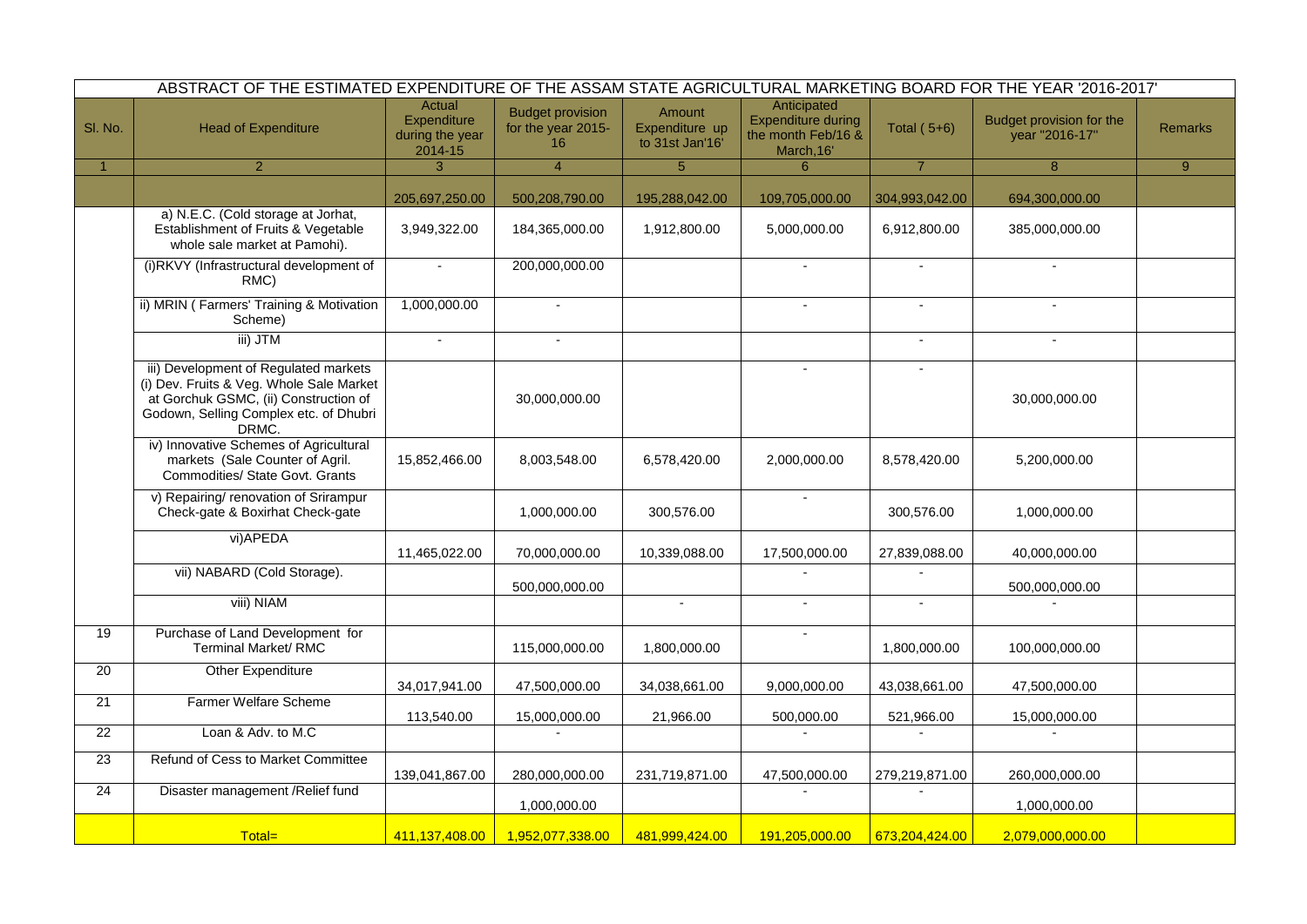016-2017. during the year 2016-2017. -

|         |                                               | Details of Estimated Receipts of the Assam State Agricultural Marketing Board for the year 2016-2017. |                                        |
|---------|-----------------------------------------------|-------------------------------------------------------------------------------------------------------|----------------------------------------|
| SI. No. | <b>Details of Head Receipt</b>                | Amount                                                                                                | <b>Estimated Receipt during the ye</b> |
| 1       | <b>Opening Balance</b>                        |                                                                                                       | 189,600,754.47                         |
|         | Grants in aid/Assistance of State Govt.       |                                                                                                       |                                        |
|         | (A) Maintenance of staff of Admn.             |                                                                                                       |                                        |
|         | (i) Market Board                              |                                                                                                       |                                        |
| 2       | (ii) Market Committee                         |                                                                                                       |                                        |
|         | (B) Infrastructure Facilities                 |                                                                                                       |                                        |
|         | (i) Market Board                              |                                                                                                       |                                        |
|         | (ii) Market Committee                         |                                                                                                       |                                        |
|         | Central Assistance for Development of Market  |                                                                                                       |                                        |
|         | (i) RKVY (infrastructural development at RMC) |                                                                                                       |                                        |
|         | (ii) MRIN                                     |                                                                                                       |                                        |
|         | (iii) MM-III                                  | 7,275,000.00                                                                                          |                                        |
| 3       | (iv) NEC/Govt. of Assam.                      | 385,000,000.00                                                                                        |                                        |
|         | $(V)$ JTM                                     |                                                                                                       |                                        |
|         | (vi) APEDA                                    | 20,000,000.00                                                                                         |                                        |
|         | (vii) NIAM                                    |                                                                                                       |                                        |
|         | (viii) NABARD (Establishment of Cold Storage) | 500,000,000.00                                                                                        | 912,275,000.00                         |
|         | <b>Contribution to ASAMB</b>                  |                                                                                                       |                                        |
|         | <b>Boharihat Market Committee</b>             | 5,500,000.00                                                                                          |                                        |
|         | Bongaigaon D.R.M.C                            | 12,000,000.00                                                                                         |                                        |
|         | Cachar D.R.M.C                                | 22,500,000.00                                                                                         |                                        |
|         | Darrang Dist. R.M.C                           | 26,950,000.00                                                                                         |                                        |
|         | Dhemaji Dist. R.M.C                           | 4,150,000.00                                                                                          |                                        |
|         | <b>Dhing Market Committee</b>                 | 19,800,000.00                                                                                         |                                        |
| 4       | Dhubri Dist. R.M.C                            | 28,950,000.00                                                                                         |                                        |
|         | Dibrugarh D.R.M.C                             | 6,125,000.00                                                                                          |                                        |
|         | G.S.M.C                                       | 150,000,000.00                                                                                        |                                        |
|         | Goalpara D.R.M.C                              | 8,000,000.00                                                                                          |                                        |
|         | <b>Golaghat Market Committee</b>              | 9,000,000.00                                                                                          |                                        |
|         | Hailakandi D.R.M.C                            | 9,500,000.00                                                                                          |                                        |
|         | <b>Howly Market Committee</b>                 | 18,000,000.00                                                                                         |                                        |
|         | Jorhat Dist. R.M.C                            | 30,000,000.00                                                                                         |                                        |
|         | Kokrajhar D.R.M.C                             | 5,000,000.00                                                                                          |                                        |
|         |                                               | Total                                                                                                 | 1,101,875,754.47                       |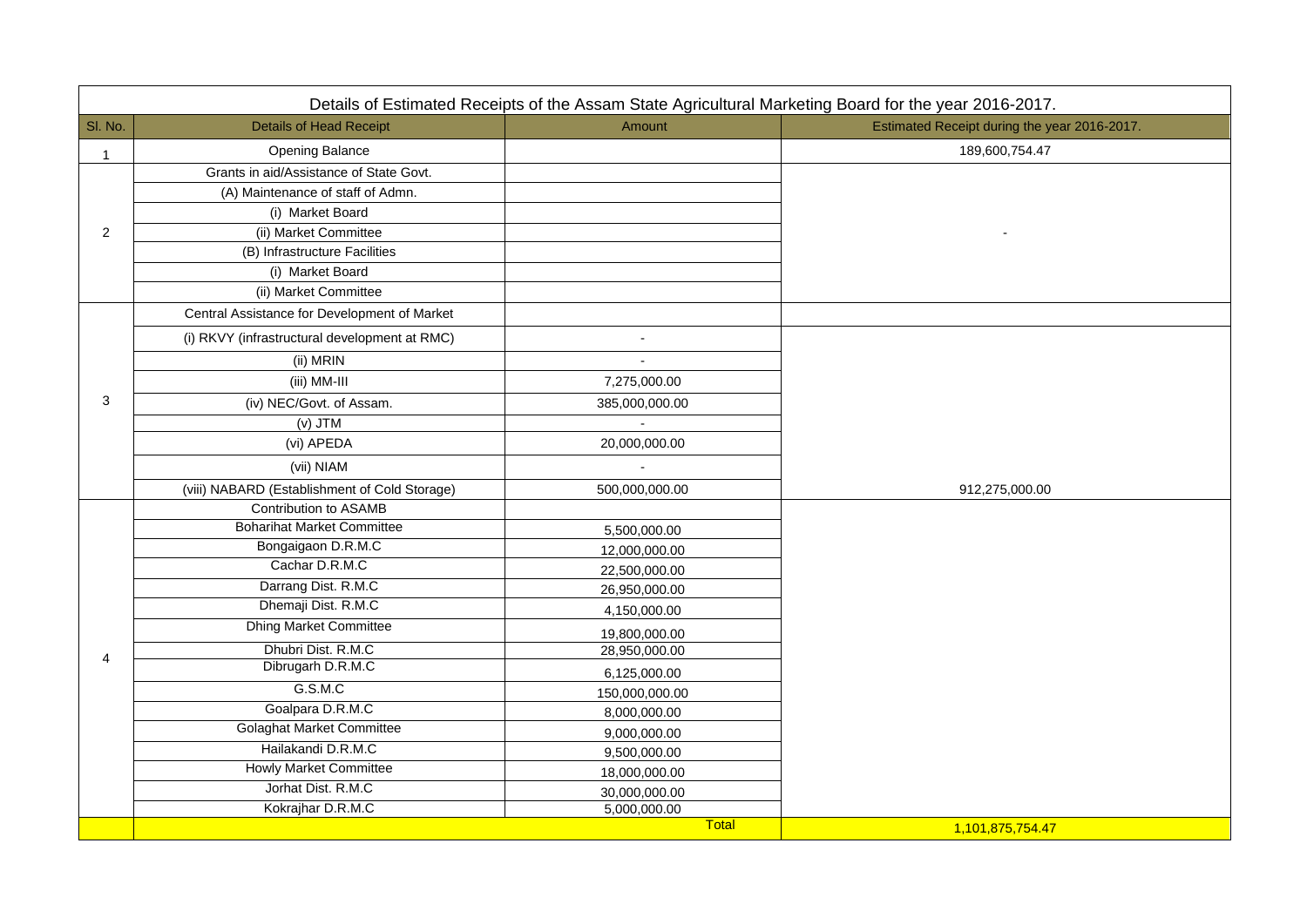|                | Details of Estimated Receipts of the Assam State Agricultural Marketing Board for the year 2016-2017. |               |                                        |  |  |  |
|----------------|-------------------------------------------------------------------------------------------------------|---------------|----------------------------------------|--|--|--|
| SI.<br>No.     | <b>Details of Head Receipt</b>                                                                        | Amount        | <b>Estimated Receipt during the ye</b> |  |  |  |
|                |                                                                                                       |               | 1,101,875,754.47                       |  |  |  |
|                | Karimganj D.R.M.C                                                                                     | 9,500,000.00  |                                        |  |  |  |
|                | Lanka Market Committee                                                                                | 24,050,000.00 |                                        |  |  |  |
|                | Morigaon D.R.M.C                                                                                      | 20,500,000.00 |                                        |  |  |  |
|                | Nalbari D.R.M.C                                                                                       | 11,100,000.00 |                                        |  |  |  |
|                | North Lakhimpur Market Committee                                                                      | 7,250,000.00  |                                        |  |  |  |
|                | Rangia Sub-Div.R.M.C                                                                                  | 6,750,000.00  |                                        |  |  |  |
|                | Sivasagar D.R.M.C                                                                                     | 5,000,000.00  |                                        |  |  |  |
|                | Sonitpur Dist.R.M.C                                                                                   | 14,500,000.00 |                                        |  |  |  |
|                | Tinsukia D.R.M.C                                                                                      | 13,500,000.00 | 467,625,000.00                         |  |  |  |
|                | <b>Internal Accural</b>                                                                               |               |                                        |  |  |  |
|                | (i) Interest from bank Accounts                                                                       | 22,000,000.00 |                                        |  |  |  |
|                | (ii) Cost of Tender paper                                                                             | 100,000.00    |                                        |  |  |  |
|                | (iv) House rent                                                                                       | 600,000.00    |                                        |  |  |  |
| 5              | (v) Guest seat rent                                                                                   | 500,000.00    |                                        |  |  |  |
|                | (vi) Fees from R.T.I.                                                                                 | 100,000.00    |                                        |  |  |  |
|                | (vii) I.P.O.                                                                                          | 200,000.00    |                                        |  |  |  |
|                | (viii) sales (Auction sale of all materials)                                                          | 1,200,000.00  |                                        |  |  |  |
|                | (ix) Interset (House building/Scooter/Car)                                                            | 300,000.00    | 25,000,000.00                          |  |  |  |
|                | <b>Other Receipt</b>                                                                                  |               |                                        |  |  |  |
|                | (i) S.D. money                                                                                        | 15,000,000.00 |                                        |  |  |  |
|                | (ii) Earnest money                                                                                    | 10,000,000.00 |                                        |  |  |  |
|                | (iii) Registration fees                                                                               | 2,000,000.00  |                                        |  |  |  |
|                | (iv) Retention money                                                                                  | 3,000,000.00  |                                        |  |  |  |
|                | (v) VAT                                                                                               | 3,000,000.00  |                                        |  |  |  |
| 6              | (vi) Income Tax                                                                                       | 1,350,000.00  |                                        |  |  |  |
|                | (vii) Forest royalty                                                                                  | 500,000.00    |                                        |  |  |  |
|                | (viii) Advance to party                                                                               | 9,000,000.00  |                                        |  |  |  |
|                | (ix) Income Tax on Salary                                                                             | 1,500,000.00  |                                        |  |  |  |
|                | $(x)$ P.Tax                                                                                           | 850,000.00    |                                        |  |  |  |
|                | (xii LIP                                                                                              | 1,000,000.00  |                                        |  |  |  |
|                | (xii) Salary Recovery                                                                                 | 300,000.00    | 47,500,000.00                          |  |  |  |
| $\overline{7}$ | C.P.F.                                                                                                |               |                                        |  |  |  |
|                | <b>Boharihat Market Committee</b>                                                                     | 1,350,000.00  |                                        |  |  |  |
|                |                                                                                                       | Total         | 1,642,000,754.47                       |  |  |  |

016-2017. during the year 2016-2017. 1,875,754.47